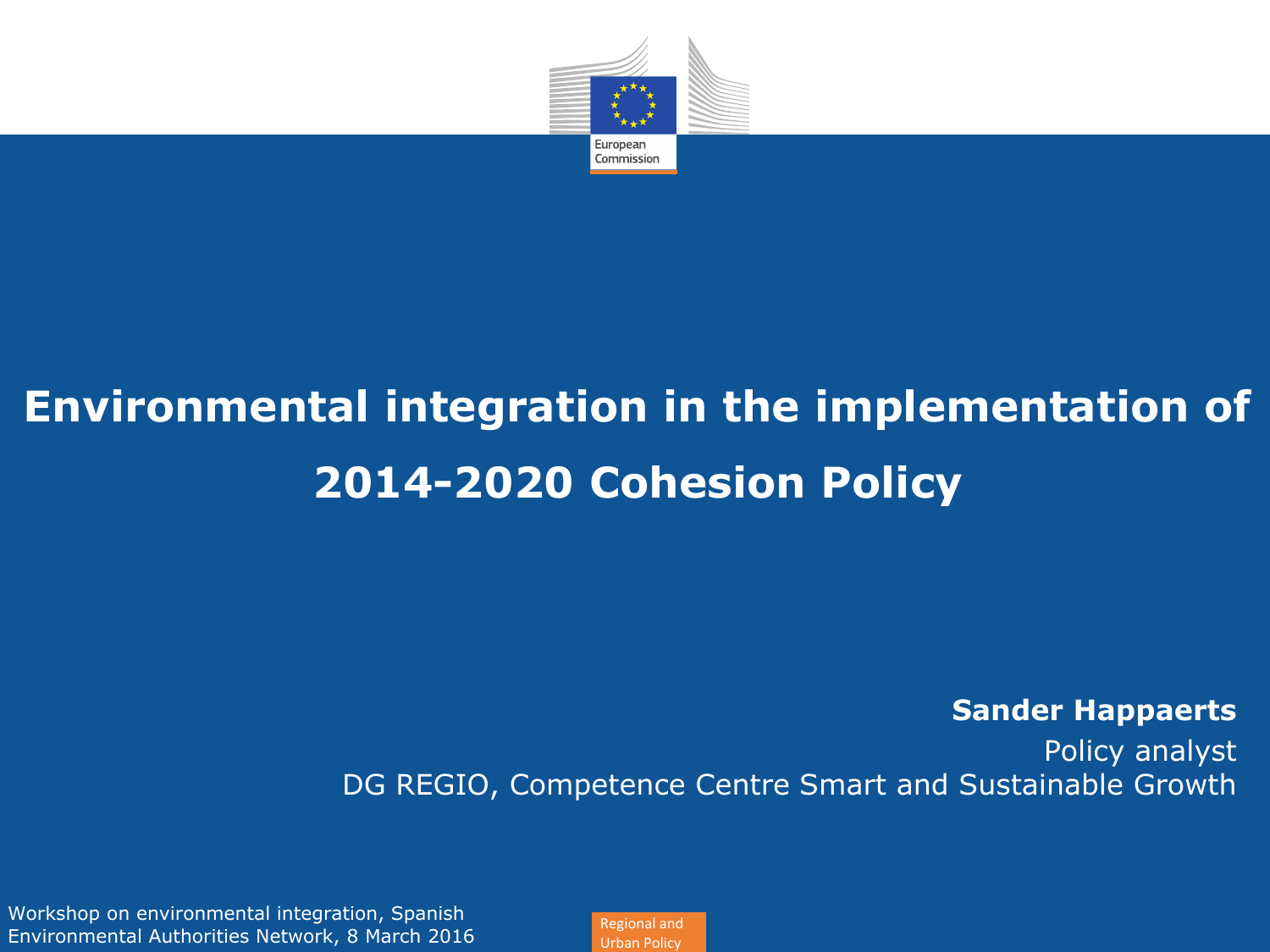

### **Sustainable development principle**

- Art. 8 of Common Provisions Regulation (1303/2013):
	- o "The Member States and the Commission shall ensure that **environmental protection requirements, resource efficiency, climate change mitigation and adaptation, biodiversity, disaster resilience, and risk prevention and management** are promoted in the preparation and implementation of Partnership Agreements and programmes"

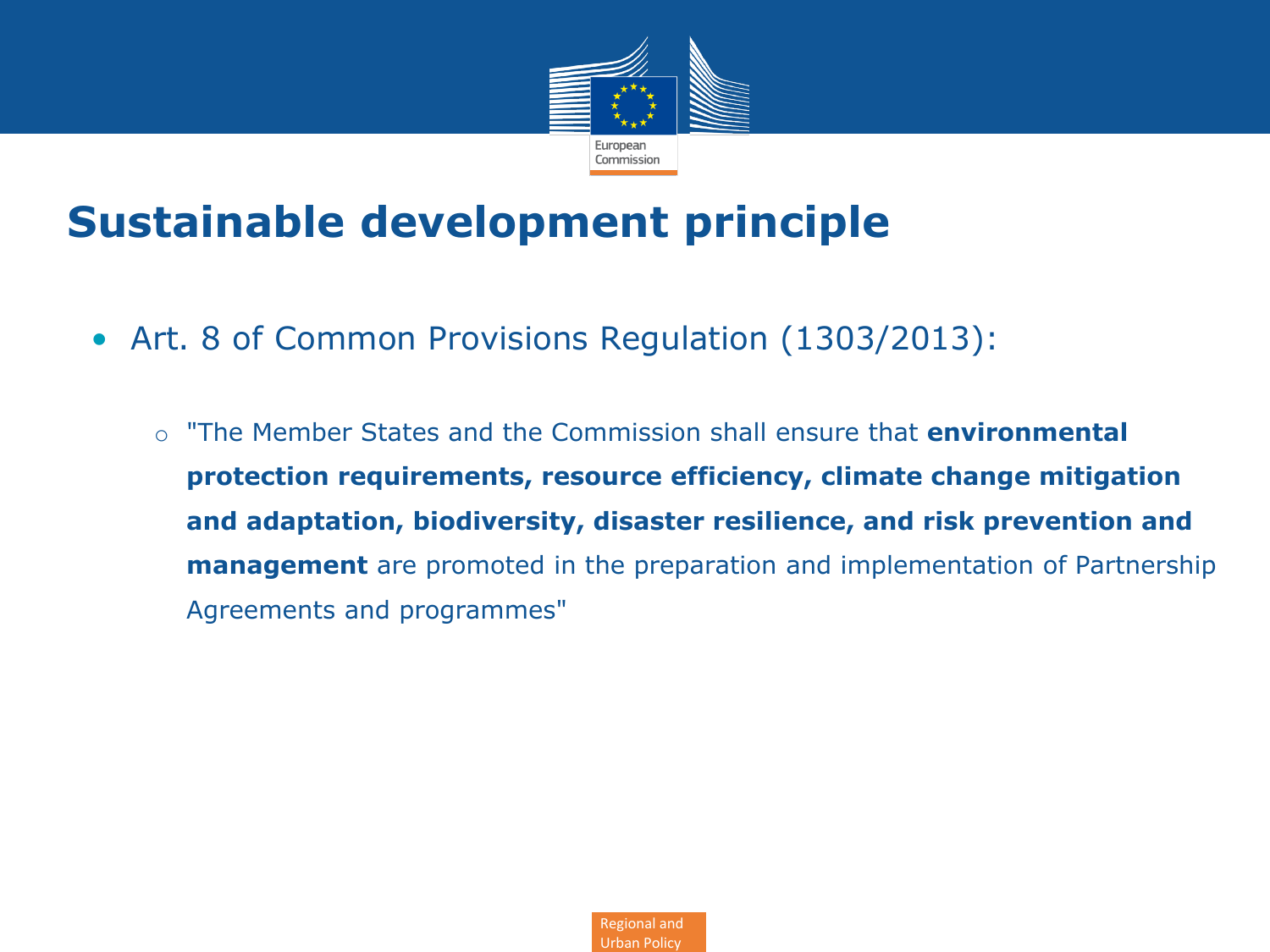

## **Sustainable development principle**

- What?
	- o Member States and Commission to mainstream sustainable development in programme implementation (Art. 8 + Annex 1 CPR)
	- o Managing Authorities to avoid or reduce environmentally harmful effects (Annex 1 CPR)
- How?
	- o Prioritise most resource-efficient options
	- o Use green public procurement
	- o Encourage innovative approaches
	- o Prioritise green infrastructure and ecosystem-based approaches
	- o …
- Key role of project selection criteria
- Reporting in 2017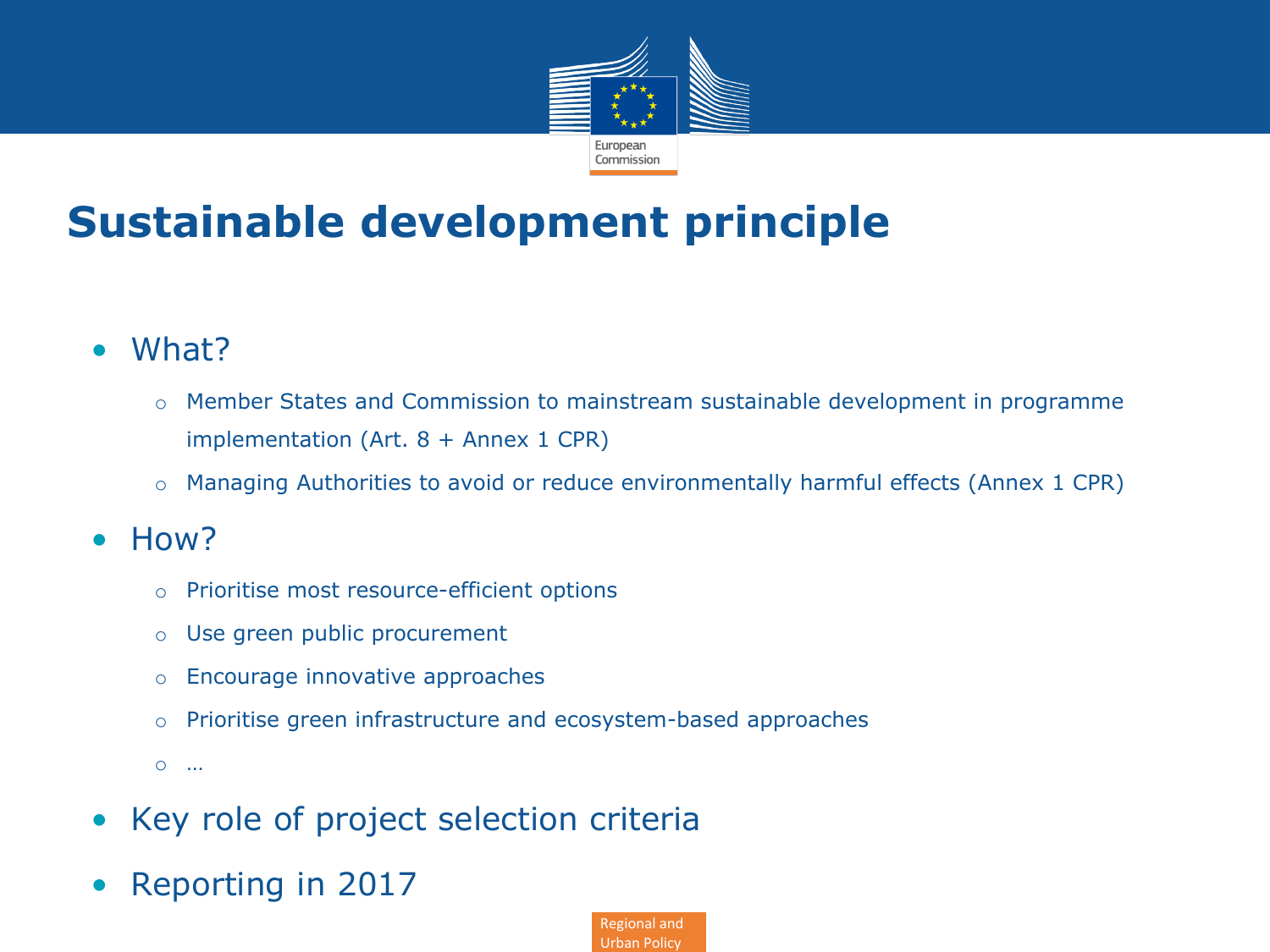

#### **Ex-ante conditionalities**

- Water sector (ExAC 6.1)
	- o 9 action plans to be completed
	- o Self-suspension for Canary Islands
	- o Notification of RBMPs through WISE and through SFC
- Waste sector (ExAC 6.2)
	- o 7 action plans to be completed
- Failure to complete the action plan by end of 2016 may result in a suspension of payments in 2017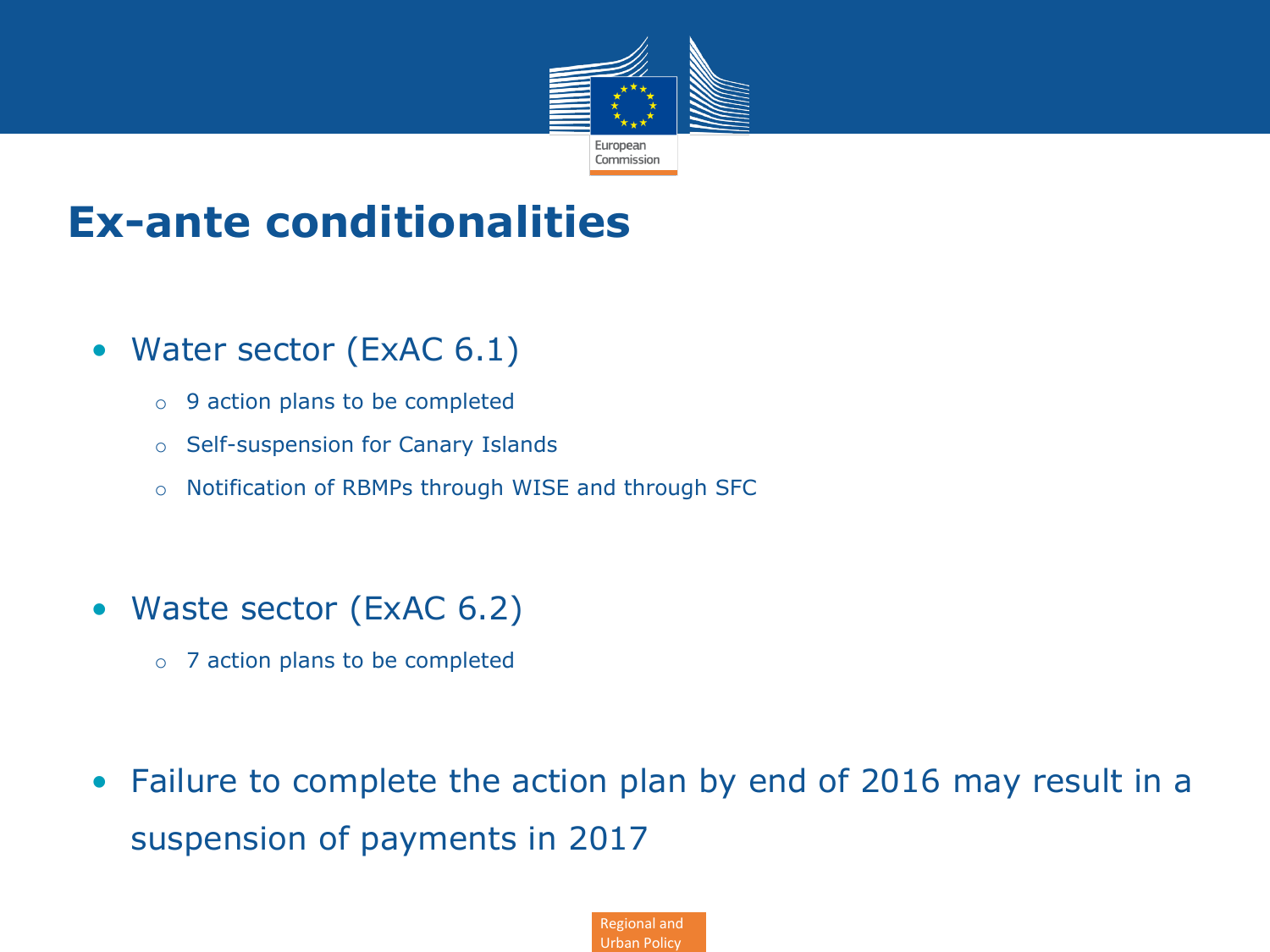

## **Update on REGIO initiatives**

• Open Data Platform launched

<https://cohesiondata.ec.europa.eu/>

• PEER2PEER tool for experts in public authorities

[http://ec.europa.eu/regional\\_policy/en/policy/how/improving-investment/taiex-regio-peer-2-peer](http://ec.europa.eu/regional_policy/en/policy/how/improving-investment/taiex-regio-peer-2-peer)

• EMA network

[https://ec.europa.eu/energy/en/events/meeting-european-network-energy-and-managing](https://ec.europa.eu/energy/en/events/meeting-european-network-energy-and-managing-authorities-cohesion-policy-2014-2020)[authorities-cohesion-policy-2014-2020](https://ec.europa.eu/energy/en/events/meeting-european-network-energy-and-managing-authorities-cohesion-policy-2014-2020)

• Guidelines for ESIF-EFSI combinations

[http://ec.europa.eu/regional\\_policy/sources/thefunds/fin\\_inst/pdf/efsi\\_esif\\_compl\\_en.pdf](http://ec.europa.eu/regional_policy/sources/thefunds/fin_inst/pdf/efsi_esif_compl_en.pdf)

- Urban Innovative Actions and EU Urban Agenda
- Brochure on funding opportunities for disaster risk management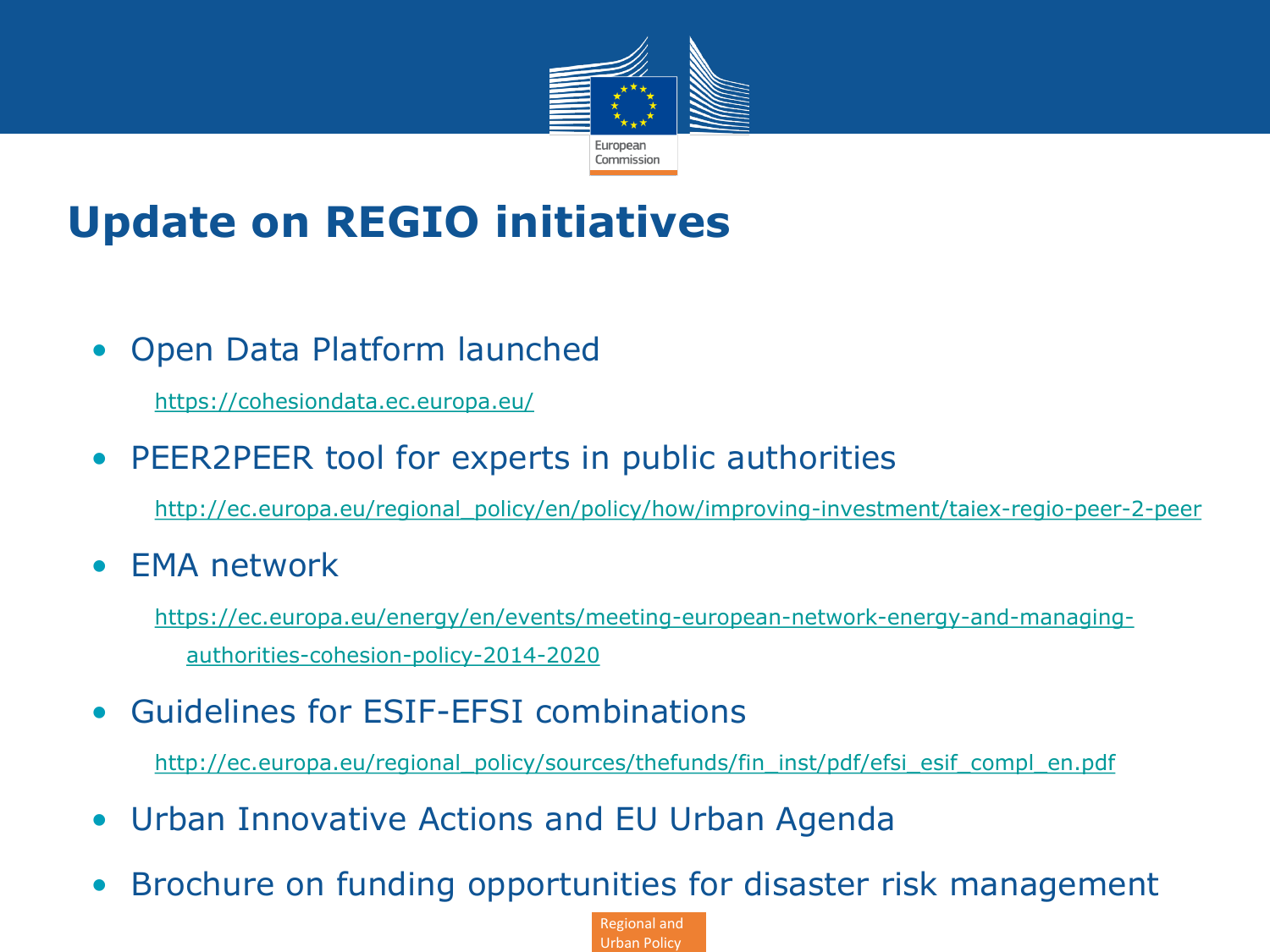

# *RegioStars Awards*

## **CATEGORY 2: Sustainable growth**

## **Circular Economy**



*Cohesion policy investments in the circular economy have been significant over the last two decades and will continue to be important in 2014-2020 and will also make a significant contribution in the future, supporting the Commission's Circular Economy Package adopted in December 2015. The prize will be awarded to Cohesion Policy projects and initiatives that* 

*successfully supported the transition towards a circular economy, including:*

- *waste management in respect of the "waste hierarchy"*
- *bio-economy*
- *eco-design or product conception*
- *stimulate industrial symbiosis*

#### • **Apply online before April 15th!**

• [http://ec.europa.eu/regional\\_policy/en/regio-stars-awards](http://ec.europa.eu/regional_policy/en/regio-stars-awards)